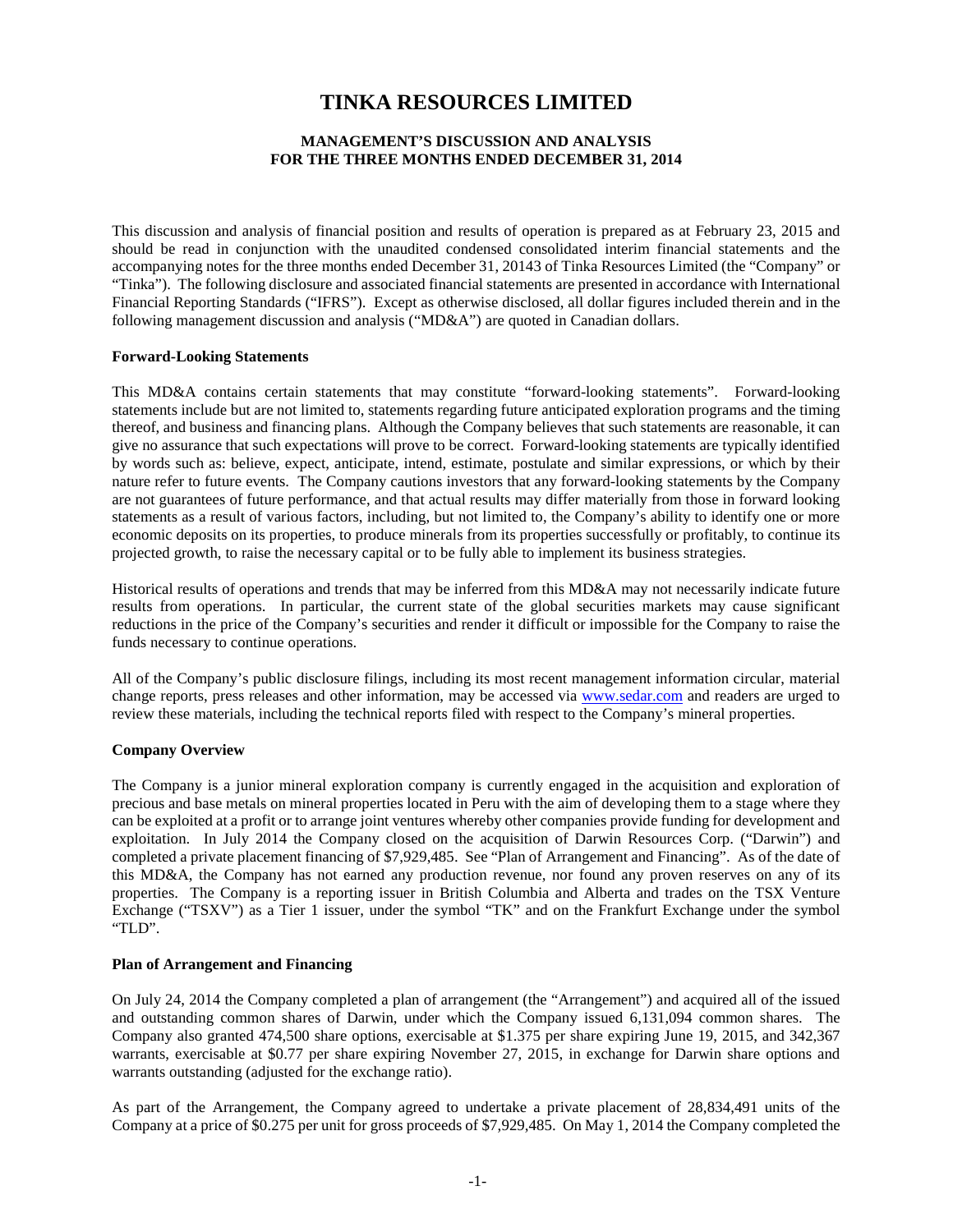first tranche of the private placement and issued 1,818,182 units to Sentient for gross proceeds of \$500,000. Concurrently with the closing of the Arrangement, the Company completed the second tranche of the Private Placement financing under which the Company issued a further 27,016,309 units for gross proceeds of \$7,429,485, of which Sentient purchased a further 19,512,727 units.

The proceeds from the private placement are to be used for conducting exploration and resource development work on the Ayawilca and Colquipucro projects and for general working capital purposes.

## **Management and Officers**

As of the date of this MD&A the directors and officers of the Company are as follows:

| Dr. Graham Carman    | Director, President and CEO                      |
|----------------------|--------------------------------------------------|
| Mr. Nick DeMare      | Director and Chief Financial Officer ("CFO")     |
| Mr. David Henstridge | Director                                         |
| Mr. William Lee      | Director                                         |
| Ms. Yanina Barila    | Director                                         |
| Mr. John Nebocat     | Vice-President of Exploration ("VP Exploration") |
| Ms. Mariana Bermudez | <b>Corporate Secretary</b>                       |

The Company's Annual and Special Meeting of the Shareholders is scheduled to take place on February 27, 2015. All current directors have been nominated for re-election.

## **Exploration Projects, Peru**

In Peru, as of the date of this MD&A, Tinka has staked 50 mining concessions covering 11,740 hectares at the Company's flagship Colquipucro silver and Ayawilca zinc projects in central Peru. In addition, Tinka has 11 mining concessions covering 7,337 hectares in Peru, acquired through the acquisition of Darwin.

# *Colquipucro Silver Project*

Colquipucro is a near-surface, sandstone-hosted silver oxide project, located in the Peruvian Andes, 200 kilometres north of Lima in the Pasco region. The Company began exploration at Colquipucro in 2006. Tinka discovered significant silver mineralization at Colquipucro while sampling old silver mine workings.

Tinka has completed 8,003 metres of diamond drilling at the project in a number of drill programs, including the most recent program, which consisted of 1,578 metres in ten holes (Q4 2014). Results of the most recent program were released on [January 15, 2015.](http://www.tinkaresources.com/s/NewsReleases.asp?ReportID=691218&_Type=News&_Title=Tinka-Announces-Results-Of-1600-Metre-Ten-Hole-Drill-Program-At-Colquipucro...) Seven holes (CDD39 to CDD45) intersected near-surface, oxidized, silver mineralization over substantial thicknesses. Three other holes (CDD36 - CDD38) were step-out holes testing the extension of mineralization to the northwest with one hole intersecting significant grade. Table 1 shows highlights of all Tinka drill holes at Colquipucro, using a 15 g/t silver cut-off over 6 metre intervals.

Drilling has defined oxidized silver mineralization over approximately 450 metres (north-south) by 200 metres (east-west) and up to 100 metres thick. The silver mineralization is hosted predominately by quartz sandstones (Goyllar Group), 80-100 metres thick, dipping gently to the southwest. The silver oxide mineralization occurs in fractured rocks with iron oxides (following oxidation of primary sulphides), with or without manganese oxide, commonly in highly fractured rocks. Mineralization appears to be enriched at the lower contact of the sandstone, and in east-west trending fracture zones which dip at moderate angles (30 to 60 degrees) to the north. Beneath the sandstone lies a sedimentary unit consisting of breccia, siltstone, shale and limestone approximately 150 metres thick ("Oyon Formation"). The Oyon Formation hosts minor zinc mineralization (oxidized or transitional to sulphide). The true widths of the drill intercepts are between 60% and 100% of the reported down-hole widths.

| Table 1. Summary of Significant Silver Oxide Drill Intersections at Colquipucro |  |  |  |  |  |  |
|---------------------------------------------------------------------------------|--|--|--|--|--|--|
|---------------------------------------------------------------------------------|--|--|--|--|--|--|

|                   | From | 10   | Interval | <b>Silver</b> |                                 |
|-------------------|------|------|----------|---------------|---------------------------------|
| <b>Drill Hole</b> | m    |      | (m       | p/t           | :omment                         |
| `DD45             | 4.U  | 40.0 | .36.0    |               | 2.7m no recovery in 4 intervals |
| uudino            |      | 54.0 | 14.0     |               |                                 |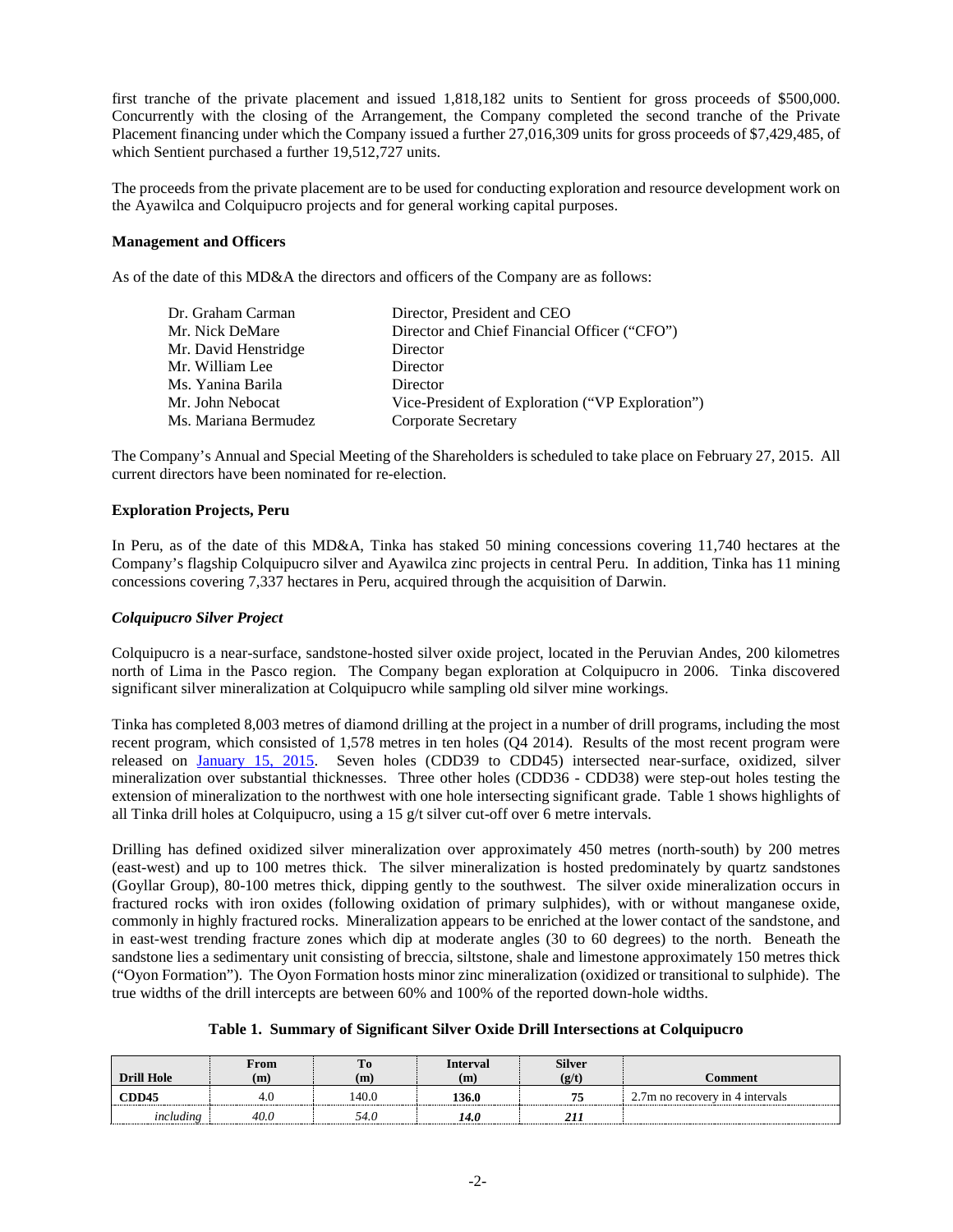|                           | From           | To             | <b>Interval</b> | <b>Silver</b> |                                 |
|---------------------------|----------------|----------------|-----------------|---------------|---------------------------------|
| <b>Drill Hole</b>         | (m)            | (m)            | (m)             | (g/t)         | <b>Comment</b>                  |
| <b>CDD44</b>              | 6.0            | 80.0           | 74.0            | 54            |                                 |
| and                       | 90.0           | 150.0          | 60.0            | 92            |                                 |
| including                 | 118.0          | 128.1          | 10.1            | 264           |                                 |
| including                 | 136.0          | 140.0          | 4.0             | 383           |                                 |
| <b>CDD43</b>              | 26.0           | 32.0           | 6.0             | 40            |                                 |
| and                       | 62.0<br>86.0   | 72.0<br>94.0   | 10.0<br>8.0     | 30            |                                 |
| and                       |                |                |                 | 34            |                                 |
| and                       | 104.0<br>120.7 | 142.9<br>131.7 | 38.9<br>11.0    | 200<br>605    | 6.9m no recovery in 3 intervals |
| including<br><b>CDD42</b> | 20.0           | 96.0           | 76.0            | 61            |                                 |
| including                 | 58.0           | 66.0           | 8.0             | 177           |                                 |
| <b>CDD41</b>              | 6.0            | 92.0           | 86.0            | 90            | 7.1m no recovery in 3 intervals |
| including                 | 18.0           | 44.0           | 26.0            | 119           |                                 |
| including                 | 66.0           | 78.0           | 12.0            | 198           | 0.8m no recovery in 1 interval  |
| <b>CDD40</b>              | 1.2            | 90.0           | 88.8            | 50            |                                 |
| and                       | 154.0          | 216.0          | 62.0            | 51            |                                 |
| including                 | 202.0          | 208.0          | 6.0             | 169           |                                 |
| <b>CDD39</b>              | 10.0           | 16.0           | 6.0             | 47            |                                 |
| and                       | 36.0           | 84.0           | 48.0            | 25            | 1.5m no recovery in 1 interval  |
| and                       | 94.0           | 134.5          | 40.5            | 140           |                                 |
| including                 | 102.0          | 106.0          | 4.0             | 699           |                                 |
| <b>CDD37</b>              | 22.0           | 28.0           | 6.0             | 105           |                                 |
| <b>CDD34</b>              | 74.0           | 112.3          | 38.3            | 56            | 0.8m no recovery in 1 interval  |
| CDD33                     | 28.0           | 54.0           | 26.0            | 37            |                                 |
| <b>CDD31</b>              | 2.0            | 70.5           | 68.5            | 55            |                                 |
| <b>CDD30</b>              | 2.0            | 106.0          | 104.0           | 96            | 1.8m no recovery in 1 interval  |
| including                 | 58.0           | 70.0           | 12.0            | 156           |                                 |
| including                 | 92.0           | 106.0          | 14.0            | 201           |                                 |
| <b>CDD29</b>              | 2.0            | 124.0          | 122.0           | 76            | 3.8m no recovery in 2 intervals |
| including                 | 44.0           | 68.0           | 24.0            | 123           |                                 |
| including                 | 106.0          | 120.0          | 14.0            | 189           | 0.4m no recovery in 1 interval  |
| and                       | 158.0          | 180.0          | 22.0            | 23            | 3.9m no recovery in 2 intervals |
| CDD <sub>28</sub>         | 22.0           | 132.0          | 108.0           | 57            | 3.6m no recovery in 2 intervals |
| including                 | 128.0          | 132.0          | 4.0             | 521           |                                 |
| <b>CDD27</b>              | 94.0           | 136.7          | 42.7            | 96            |                                 |
| including                 | 118.0          | 126.0          | 8.0             | 298           |                                 |
| CDD26                     | 24.0           | 32.5           | 8.5             | 206           |                                 |
| and                       | 84.0           | 162.0          | 78.0            | 38            |                                 |
| <b>CDD25</b>              | 6.0            | 52.0           | 46.0            | 35            |                                 |
| and                       | 70.0           | 114.0          | 44.0            | 36            |                                 |
| <b>CDD24</b>              | 30.0           | 62.0           | 32.0            | 48            |                                 |
| <b>CDD23</b>              | 12.0           | 92.0           | 80.0            | 105           |                                 |
| including                 | $20.0\,$       | 30.0           | 10.0            | 199           |                                 |
| including                 | 38.0           | 52.0           | <i>14.0</i>     | 179           |                                 |
| including                 | 82.0           | 86.0           | 4.0             | 306           |                                 |
| <b>CDD22</b>              | 12.0           | 98.0           | 86.0            | 80            | 1.5m no recovery in 1 interval  |
| including                 | 14.0           | 28.0           | 14.0            | 132           |                                 |
| including                 | 89.6           | 96.0           | 6.4             | 214           |                                 |
| CDD <sub>21</sub>         | 14.0           | 108.0          | 94.0            | 91            | 1.3m no recovery in 1 interval  |
| including                 | 66.0           | $78.0\,$       | 12.0            | 125           |                                 |
| <b>CDD20</b>              | 22.0           | 88.0           | 66.0            | 30            | 10.4m no recovery in 2 workings |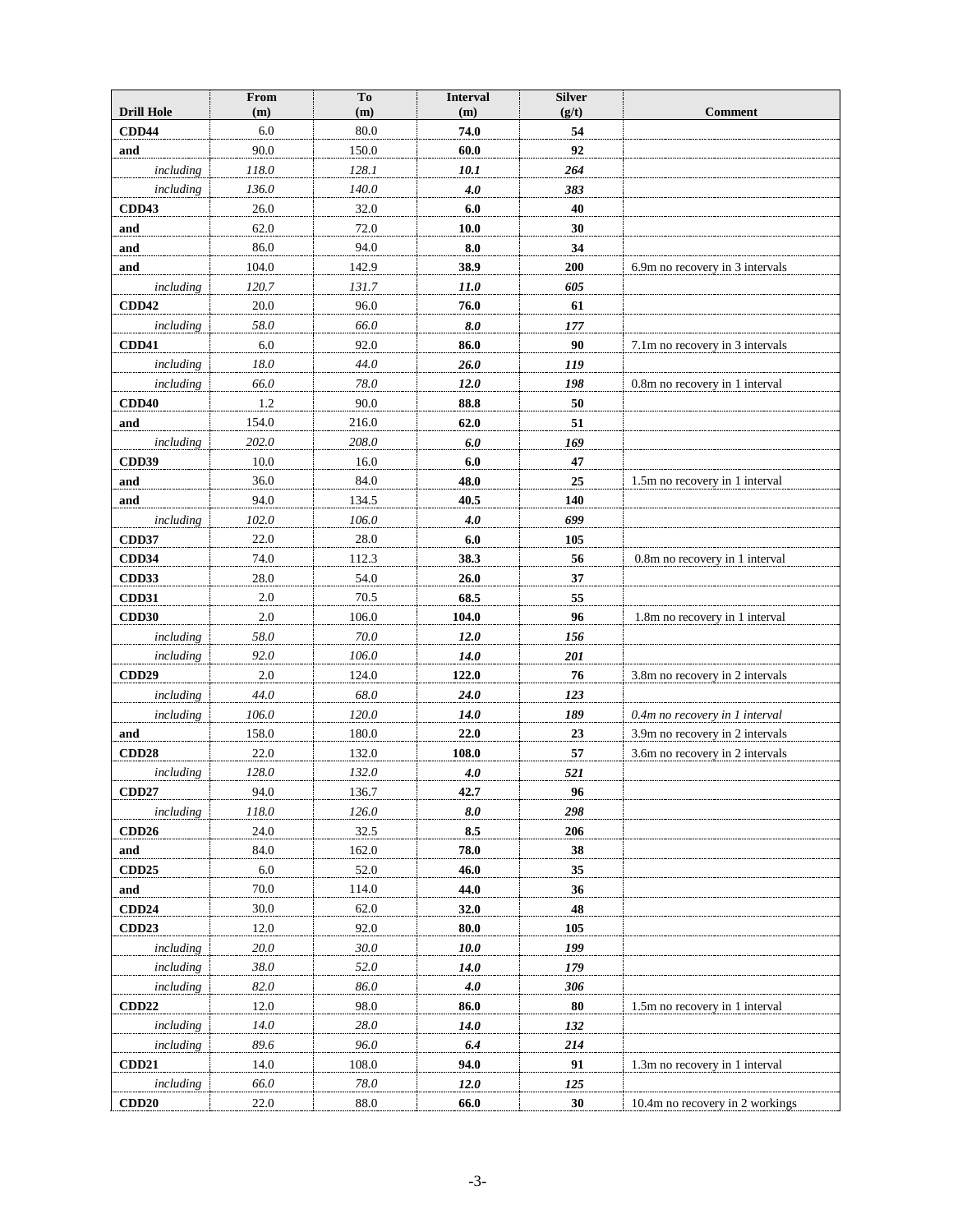| <b>Drill Hole</b>                | From<br>(m)                  | T <sub>o</sub><br>(m) | <b>Interval</b><br>(m) | <b>Silver</b><br>(g/t) | <b>Comment</b>                  |
|----------------------------------|------------------------------|-----------------------|------------------------|------------------------|---------------------------------|
| CDD19                            | 16.0                         | 68.0                  | 52.0                   | 128                    |                                 |
| including                        | 56.0                         | 64.0                  | 8.0                    | 425                    |                                 |
| CDD18                            | 100.0                        | 124.5                 | 24.5                   | 23                     | 0.5m no recovery in 1 interval  |
| CDD16                            | 50.0                         | 68.0                  | 18.0                   | 37                     |                                 |
| and                              | 85.0                         | 98.0                  | 13.0                   | 102                    |                                 |
| and                              | 118.0                        | 146.0                 | 28.0                   | 25                     | 3.4m no recovery in 2 intervals |
| CDD14                            | 22.0                         | 32.0                  | 10.0                   | 66                     |                                 |
| and                              | 18.0                         | 88.0                  | 70.0                   | 123                    |                                 |
| including                        | 50.0                         | 62.0                  | 12.0                   | 240                    |                                 |
| and                              | 104.0                        | 118.0                 | 14.0                   | 87                     |                                 |
| CDD12                            | 20.0                         | 62.0                  | 42.0                   | 31                     |                                 |
| and                              | 70.0                         | 92.0                  | 22.0                   | 71                     |                                 |
| including                        | 84.0                         | 90.0                  | 6.0                    | 157                    |                                 |
| CDD11                            | $0.0\,$                      | 80.0                  | 80.0                   | 65                     |                                 |
| including                        | 2.0                          | $8.0\,$               | 6.0                    | 221                    |                                 |
| and                              | 88.0                         | 146.0                 | 58.0                   | 123                    |                                 |
| including                        | 138.0                        | 146.0                 | $8.0\,$                | 551                    |                                 |
| CDD10                            | 120.0                        | 142.0                 | 22.0                   | 31                     |                                 |
| CDD <sub>9</sub>                 | 42.0                         | 66.0                  | 24.0                   | 39                     |                                 |
| CDD7                             | 80.0                         | 88.0                  | 8.0                    | 113                    |                                 |
| CDD <sub>6</sub>                 | 0.0                          | 66.0                  | 66.0                   | 83                     |                                 |
| including                        | $0.0\,$                      | $8.0\,$               | $8.0\,$                | 103                    |                                 |
| including                        | 28.0                         | 52.0                  | 24.0                   | 129                    |                                 |
| and                              | 116.0                        | 120.0                 | 4.0                    | 212                    |                                 |
| CDD4                             | 0.0                          | 54.0                  | 54.0                   | 67                     |                                 |
| including                        | 14.0                         | 26.0                  | 12.0                   | 176                    |                                 |
| and                              | 96.0                         | 128.0                 | 32.0                   | 265                    |                                 |
| including                        | 122.0                        | 128.0                 | 6.0                    | 1003                   |                                 |
| CD <sub>D</sub> 3                | 0.0                          | 32.0                  | 32.0                   | 65                     |                                 |
| including                        | 2.0                          | 4.0                   | 2.0                    | 486                    |                                 |
| and                              | 146.0                        | 148.0                 | 2.0                    | 664                    |                                 |
| and                              | 162.0                        | 186.0                 | 24.0                   | 80                     |                                 |
| CDD2                             | 62.0                         | 98.0                  | 36.0                   | 55                     |                                 |
| CD <sub>D</sub> 1                | 0.0                          | 34.0                  | 34.0                   | 55                     |                                 |
| including                        | $0.0\,$                      | 4.0                   | 4.0                    | 154                    |                                 |
| and<br>$\mathbf{r}$<br>$\cdot$ . | 66.0<br>$\ddot{\phantom{1}}$ | 106.0                 | 40.0                   | 35<br>TCT              | $\mathbf{r}$                    |

**Disclaimer: Non-recovered intervals have been assumed to contain zero grade. NSR = No significant result.**

Preliminary metallurgical bottle roll and column leach tests of oxidised material from four drill composite samples in 2012 found good to excellent silver recoveries in three samples (50-85% recovery from samples crushed to minus 2mm) with low cyanide consumption after three days of leaching. These preliminary results are encouraging.

The next steps for the project will include an updated resource estimate, calculated by an independent consultant, expected to be released by March 2015. Further metallurgical test work of the silver oxide mineralization after that, will determine the likely recoveries of any future silver leach operation. Once metallurgical testing is completed and results assessed, the next phase work program is likely to include a Preliminary Economic Assessment ("PEA").

# *Ayawilca Zinc (Indium - Tin - Copper - Silver) Project*

The Ayawilca project lies 2 km south of Colquipucro. Zinc - indium - silver - (lead) mineralization is hosted by a sedimentary breccia - limestone - shale sequence up to 300 metres thick (Oyon Formation), lying beneath 150 metres of flat-lying sandstones (Goyllar Group). Zinc mineralization was first discovered when Tinka drilled an IP geophysical anomaly in May 2011.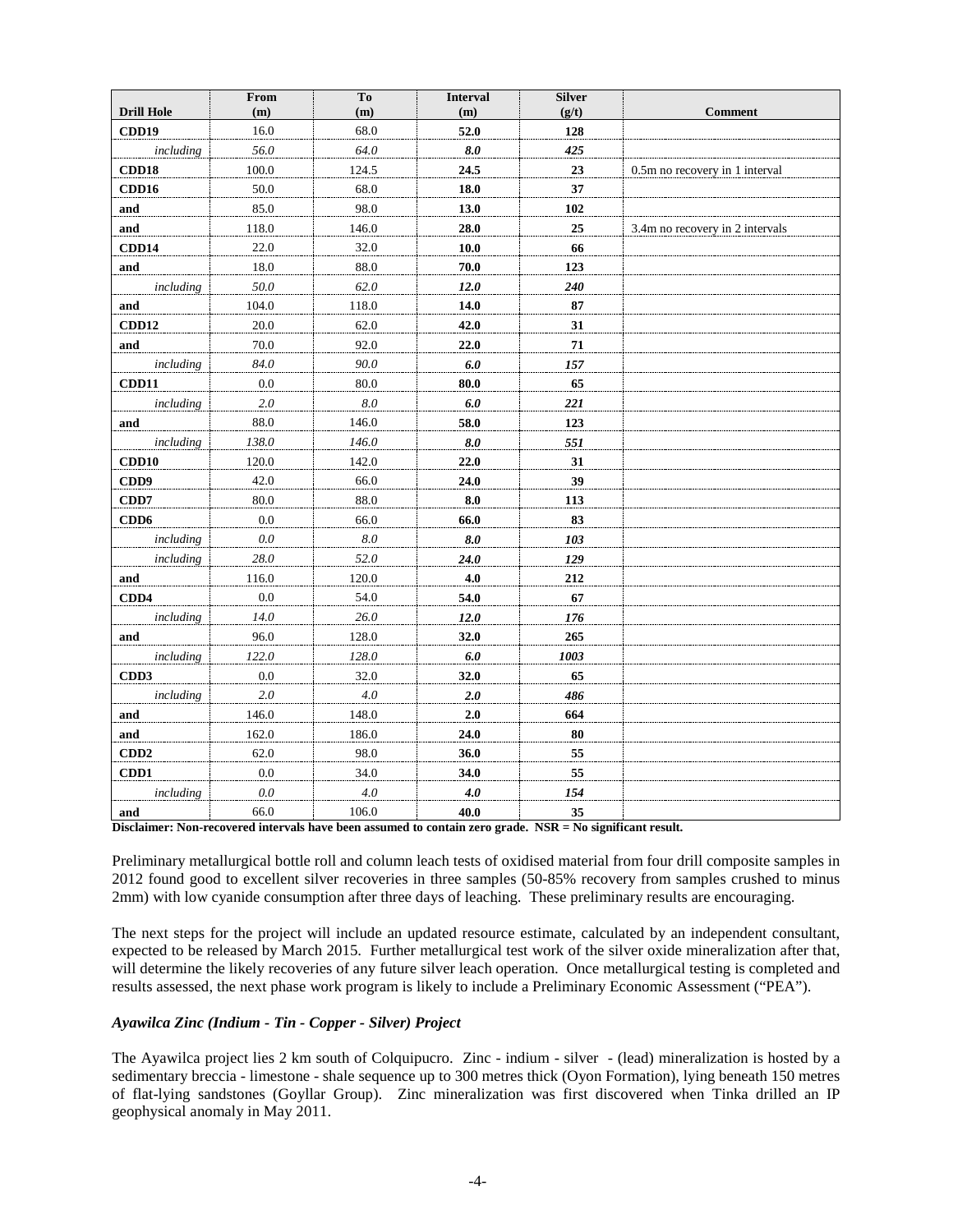To date, Tinka has drilled 18,756 metres in 54 diamond drill holes at Ayawilca. Tinka recently completed a 6,386 metre drill program in 16 drill holes during Q4 2014. Zinc-indium drill intersections were released on [February 23,](http://www.tinkaresources.com/s/NewsReleases.asp?ReportID=697083&_Type=News&_Title=Tinka-Confirms-Indium-With-Zinc-Mineralization-At-Ayawilca-Peru)  [2015.](http://www.tinkaresources.com/s/NewsReleases.asp?ReportID=697083&_Type=News&_Title=Tinka-Confirms-Indium-With-Zinc-Mineralization-At-Ayawilca-Peru)

Key zinc-indium drill intersections include:

- A13-05: 212.9 metres at 5.3 % zinc & 83 grams per tonne  $(g/t)$  indium from 130.3 metres depth, including 16.0 metres at 18.1 % zinc & 120 g/t indium from 150.0 metres depth, and 10.0 metres at 12.9 % zinc & 670 g/t indium from 316.0 metres depth;
- A14-22: 32.8 metres at 7.4 % zinc & 66 g/t indium from 211.2 metres depth, including 5.8 metres at 16.8 % zinc & 170 g/t indium from 228.0 metres depth, and 31.0 metres at 6.3% zinc & 101 g/t indium from 283.5 metres depth;
- A12-08: 36.5 metres at 6.5 % zinc & 63 g/t indium from 162.0 metres depth, and 38.0 metres at 4.6 % zinc & 117 g/t indium from 266.0 metres depth;
- A12-04A: 20.0 metres at 7.1 % zinc  $& 127$  g/t indium from 260.0 metres depth, including 12.0 metres at 10.5 % zinc & 200 g/t indium from 266.0 metres depth.

The zinc-indium results for all drill holes are provided in Table 2, using a 1% Zn cut off over 6 metre intervals. The zinc mineralization is interpreted to be generally gently-dipping, replacing favourable sedimentary units. The true widths of the intercepts are believed to be at least 75% of the down-hole widths

| <b>Drill Hole</b> | From<br>(m) | T <sub>o</sub><br>(m) | <b>Interval</b><br>(m) | Zn<br>(%) | Pb<br>(9/0) | Ag<br>(g/t) | Cu<br>(9/0) | Sn<br>(%) | In<br>(g/t)  | <b>Avawilca Prospect /</b><br><b>Comment</b> |
|-------------------|-------------|-----------------------|------------------------|-----------|-------------|-------------|-------------|-----------|--------------|----------------------------------------------|
| A13-05            | 130.30      | 343.20                | 212.90                 | 5.34      | 0.17        | 15          | 0.03        |           | 83           | West                                         |
| including         | 130.30      | 179.50                | 49.20                  | 10.07     | 0.55        | 32          | 0.16        |           | 51           |                                              |
| including         | 150.00      | 166.00                | 16.00                  | 18.14     | 0.05        | 39          | 0.25        |           | 120          |                                              |
| and               | 316.00      | 326.00                | 10.00                  | 12.93     | 0.02        | 42          | 0.04        |           | 670          |                                              |
| A14-22            | 170.00      | 318.50                | 148.50                 | 4.33      | 0.36        | 15          | 0.03        |           | 55           | West                                         |
| including         | 211.20      | 244.00                | 32.80                  | 7.44      | 0.02        | 10          | 0.02        |           | 66           |                                              |
| including         | 228.00      | 233.75                | 5.75                   | 16.76     | 0.02        | 24          | 0.07        |           | 170          |                                              |
| and               | 283.50      | 314.50                | 31.00                  | 6.31      | 0.39        | 13          | 0.02        |           | 101          |                                              |
| including         | 293.90      | 295.90                | 2.00                   | 28.94     | 5.84        | 139         | 0.09        |           | 606          |                                              |
| A12-08            | 162.00      | 232.00                | 70.00                  | 4.77      | 0.16        | 5           | 0.03        |           | 33           | Central                                      |
| including         | 170.00      | 174.00                | 4.00                   | 11.66     | 0.03        | 9           | 0.05        |           |              |                                              |
| and               | 195.50      | 232.00                | 36.50                  | 6.51      | 0.02        | 5           | 0.06        |           | 63           |                                              |
| including         | 195.50      | 214.50                | 19.00                  | 9.02      | 0.02        | 6           | 0.08        |           | 74           |                                              |
| and               | 266.00      | 304.00                | 38.00                  | 4.61      | 0.02        | 7           | 0.03        |           | 117          | No recovery 304-314.1 m                      |
| A14-19            | 184.00      | 328.90                | 144.90                 | 3.88      | 0.03        | $\tau$      | 0.02        |           | 36           | West                                         |
| including         | 250.00      | 268.00                | 18.00                  | 7.11      | 0.01        | 11          | 0.03        |           | 27           |                                              |
| A13-06            | 170.00      | 196.00                | 26.00                  | 2.20      | 0.05        | 5           | 0.01        |           | 11           | West                                         |
| and               | 210.00      | 322.00                | 112.00                 | 3.71      | 0.04        | 6           | 0.01        |           | 33           |                                              |
| including         | 262.00      | 322.00                | 60.00                  | 4.67      | 0.07        | 7           | 0.01        |           | 44           |                                              |
| including         | 264.65      | 278.00                | 13.35                  | 8.42      | 0.20        | 14          | 0.02        |           | 25           |                                              |
| and               | 312.00      | 322.00                | 10.00                  | 7.85      | 0.07        | 7           | 0.01        |           | 64           |                                              |
| A14-18            | 331.20      | 360.00                | 28.80                  | 5.62      | 0.17        | 10          | 0.02        |           | 27           | East                                         |
| including         | 342.50      | 350.00                | 7.50                   | 8.75      | 0.30        | 20          | 0.04        |           | 60           |                                              |
| and               | 375.10      | 412.00                | 36.90                  | 5.62      | 0.41        | 9           | 0.04        |           | 14           |                                              |
| A14-33            | 92.00       | 95.40                 | 3.40                   | 4.99      | 0.23        | 27          | 0.03        | 1.56      | 6            | West                                         |
| and               | 114.00      | 120.00                | 6.00                   | 1.14      | 0.06        | 19          | 0.01        |           | $\mathbf{1}$ |                                              |
| and               | 131.50      | 136.00                | 4.50                   | 2.49      | 0.28        | 33          | 0.02        |           | 1            |                                              |
| and               | 184.00      | 206.00                | 22.00                  | 1.62      | 1.04        | 22          | 0.02        |           |              |                                              |
| and               | 268.00      | 345.10                | 77.10                  | 4.02      | 0.03        | 4           | 0.01        |           | 22           |                                              |
| including         | 270.90      | 279.70                | 8.80                   | 13.49     | 0.13        | 11          | 0.02        |           | 8            |                                              |

**Table 2. Summary of Significant Zinc - Indium - (Silver-Lead-Copper-Tin) Drill Intersections**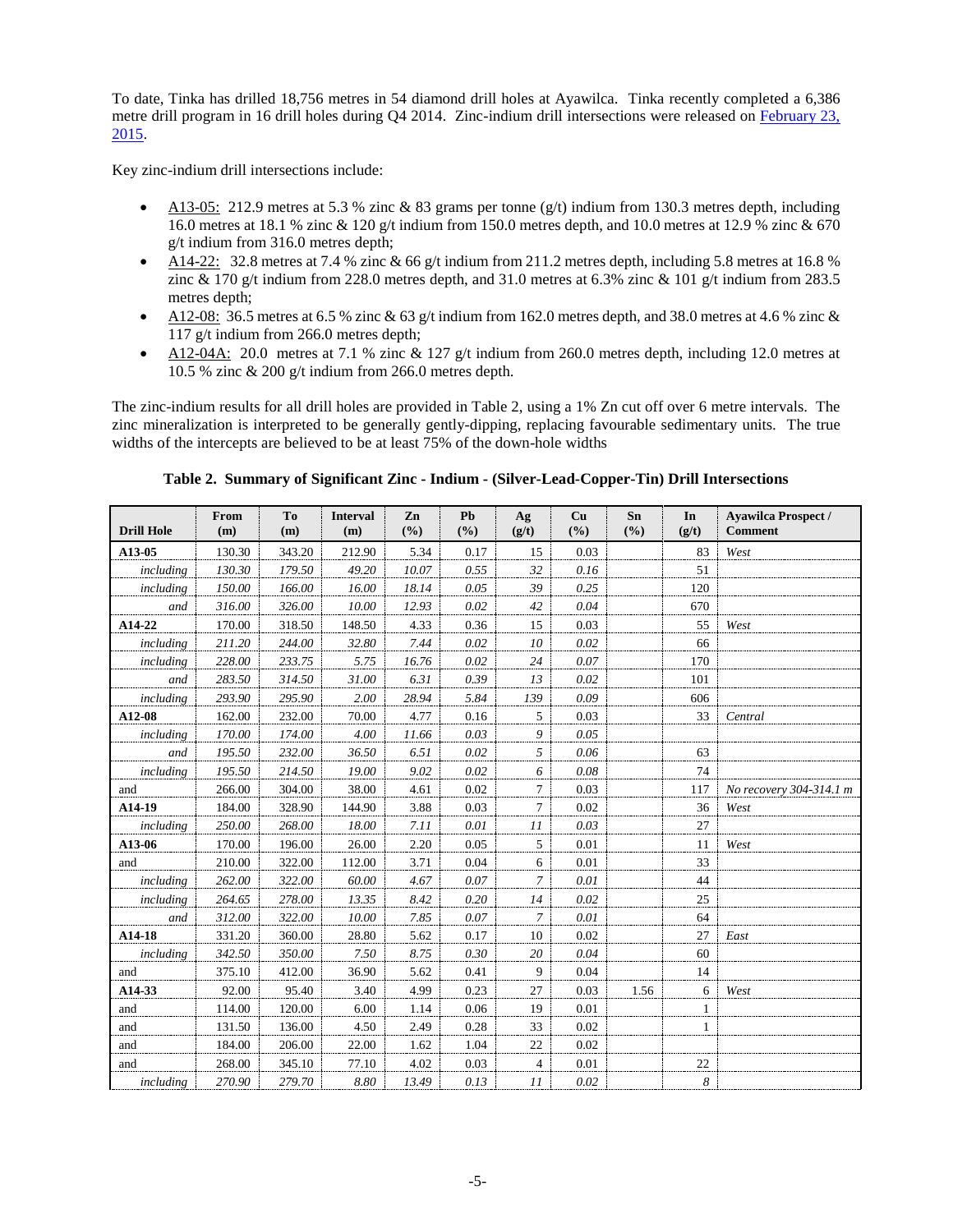| <b>Drill Hole</b>   | From<br>(m)     | Tо<br>(m)       | <b>Interval</b><br>(m) | Zn<br>(%)      | Pb<br>(%)    | Ag<br>(g/t)    | Cu<br>(%)    | Sn<br>(%) | In<br>(g/t)      | <b>Ayawilca Prospect /</b><br><b>Comment</b> |
|---------------------|-----------------|-----------------|------------------------|----------------|--------------|----------------|--------------|-----------|------------------|----------------------------------------------|
| A14-20              | 164.00          | 166.20          | 2.20                   | 20.96          | 0.11         | 80             | 0.37         |           | 11               | West                                         |
| and                 | 179.85          | 214.00          | 34.15                  | 5.27           | 0.25         | 22             | 0.04         |           | 26               |                                              |
| including           | 179.85          | 191.80          | 11.95                  | 10.52          | 0.40         | 23             | 0.02         |           | 75               |                                              |
| including           | 179.85          | 184.00          | 4.15                   | 24.80          | 1.00         | 58             | 0.04         |           | 205              |                                              |
| and                 | 242.00          | 250.00          | $8.00\,$               | 2.23           | 1.28         | 181            | 0.09         |           |                  |                                              |
| and                 | 268.00          | 310.00          | 42.00                  | 4.26           | 0.08         | 25             | 0.04         |           | $\overline{c}$   |                                              |
| including           | 299.80          | 301.00          | 1.20                   | 18.64          | 0.14         | 52             | $0.01\,$     |           | $30\,$           |                                              |
| A14-26              | 207.50          | 230.00          | 22.50                  | 2.82           | 2.04         | 61             | 0.08         |           | $\mathbf{1}$     | West                                         |
| and                 | 260.00          | 303.80          | 43.80                  | 5.38           | 0.16         | 13             | 0.04         |           | 86               |                                              |
| including           | 292.00          | 303.80          | 11.80                  | 13.89          | 0.04         | 22             | 0.08         |           | 315              |                                              |
| A13-04              | 181.85          | 220.85          | 39.00                  | 3.69           | 0.06         | $\overline{4}$ | 0.02         |           | 44               | Central                                      |
| and                 | 266.00          | 332.00          | 66.00                  | 2.28           | 0.11         | $\overline{4}$ | 0.02         |           | 28               |                                              |
| A13-02              | 236.00          | 328.00          | 92.00                  | 2.90           | 0.10         | 5              | 0.02         |           | 36               | Central                                      |
| A14-32              | 203.30          | 218.00          | 14.70                  | 3.23           | 0.69         | 18             | 0.07         | 0.24      | 3                | West                                         |
| and                 | 230.00          | 269.20          | 39.20                  | 2.19           | 0.01         | 3              | 0.02         |           | 10               |                                              |
| A14-24              | 247.35          | 257.60          | 10.25                  | 1.50           | 0.08         | 35             | 0.13         | 0.16      | 22               | East                                         |
| and                 | 267.00          | 272.20          | 5.2                    | 3.95           | 0.01         | 6              | 0.05         |           | 158              |                                              |
| and                 | 306.80          | 308.00          | 1.20                   | 10.43          | 0.12         | 19             | 0.14         |           | 221              |                                              |
| and                 | 319.50          | 366.00          | 46.50                  | 3.97           | 0.36         | 30             | 0.01         |           | 88               |                                              |
| and                 | 389.40          | 397.10          | 7.70                   | 5.14           | 0.61         | 31             | 0.01         |           | 57               |                                              |
| and                 | 448.00          | 450.00          | 2.00                   | 0.50           | 0.24         | 151            | 1.17         |           | $30\,$           |                                              |
| <b>DD53</b>         | 226.00          | 280.00          | 54.00                  | 3.50           | 0.12         | 8              | 0.03         |           | 49               | West                                         |
| and                 | 292.00          | 315.10          | 23.10                  | 2.54           | 0.03         | 2              | 0.01         |           | 19               |                                              |
| A14-29              | 203.30          | 204.60          | 1.30                   | 12.88          | 0.10         | 13             | 0.10         |           | 130              | East                                         |
| and                 | 321.40          | 329.80          | 8.40                   | 5.86           | 0.06         | 7              | 0.06         |           | 12               |                                              |
| and                 | 338.00          | 354.00          | 16.00                  | 3.03           | 0.04         | 3              | 0.01         |           | 22               |                                              |
| and                 | 400.00          | 442.00          | 42.00                  | 3.25           | 0.28         | 15             | 0.06         |           | 12               |                                              |
| including           | 400.00          | 412.00          | 12.00                  | 7.03           | 0.02         | $\overline{4}$ | 0.08         |           | 10               |                                              |
| A14-31              | 98.00           | 104.00          | 6.00                   | 5.20           | 0.34         | 45             | 0.02         |           | 43               | East                                         |
| and                 | 200.00          | 212.00          | 12.00                  | 5.16           | 1.81         | 97             | 0.12         |           | 100              |                                              |
| and                 | 310.00          | 315.00          | 5.00                   | 3.35           | 0.23         | 11             | 0.03         |           | 25               |                                              |
| and                 | 322.10          | 325.50          | 3.40                   | 14.82          | 0.27         | 10             | 0.05         |           | 14               |                                              |
| and                 | 411.20          | 414.20          | 3.00                   | 3.34           | 0.22         | 7              | 0.02         |           | 10               |                                              |
| A12-04A             | 260.00          | 280.00          | 20.00                  | 7.12           | 0.02         | 9              | 0.04         |           | 127              | West                                         |
| including           | 266.00          | 278.00          | 12.00                  | 10.51          | 0.03         | 14             | 0.05         |           | 200              |                                              |
| <b>DD71</b>         | 196.00          | 200.00          | 4.00                   | 30.90          | 0.32         | 63             | 0.13         |           | 3                | West                                         |
| A14-21              | 164.00          | 183.60          | 19.60                  | 5.67           | 0.02         | 8              | 0.05         |           | 81               | East                                         |
| including<br>A14-23 | 166.00<br>49.00 | 172.00<br>49.50 | 6.00<br>0.50           | 10.15<br>18.30 | 0.04<br>0.39 | 14             | 0.06<br>0.02 |           | 153<br><b>NA</b> | West                                         |
| and                 | 270.00          | 278.00          | 8.00                   | 2.95           | 0.24         | 34<br>16       | 0.03         |           | 40               |                                              |
| and                 | 288.00          | 308.00          | 20.00                  | 3.61           | 0.02         | 3              | 0.02         |           | 34               |                                              |
|                     |                 |                 |                        |                |              |                |              |           |                  | West. Includes 2m no                         |
| <b>DD52B</b>        | 272.00          | 288.00          | 16.00                  | 6.00           | 0.12         | 8              | 0.01         |           | 54               | recovery                                     |
| A12-09              | 216.00          | 245.50          | 29.50                  | 3.21           | 0.12         | 6              | 0.06         |           | 58               | Central                                      |
| A13-01              | 224.00          | 236.00          | 12.00                  | 5.84           | 0.01         | 5              | 0.07         |           | 157              | Central                                      |
| A14-27              | 176.00          | 183.10          | 7.10                   | 5.04           | 0.04         | 14             | 0.01         |           |                  | Central                                      |
| including           | 179.00          | 179.50          | 0.50                   | 31.62          | 0.05         | 27             | 0.05         |           |                  |                                              |
| and                 | 338.50          | 348.00          | 9.50                   | 4.14           | 0.12         | 6              | 0.06         |           | 38               |                                              |
| A14-25              | 228.00          | 249.50          | 21.50                  | 1.85           | 0.28         | 10             | 0.01         |           | NA               | West. No recovery<br>249.5-251.3 m           |
| and                 | 306.00          | 320.00          | 14.00                  | 1.33           | 0.27         | 8              | 0.01         |           | NA               |                                              |
| A13-03              | 165.30          | 174.00          | 8.70                   | 4.31           | 0.57         | 11             | 0.07         |           | 10               | Central                                      |
| A13-07              | 75.80           | 76.90           | 1.10                   | 30.00          | 0.06         | 54             | 0.10         |           | 187              | West                                         |
| A13-12A             | 250             | 268             | 18.00                  | 3.84           | 0.03         | 5              | 0.05         |           | 56               | Central                                      |
| and                 | 280.00          | 292.00          | 12.00                  | 4.22           | 0.24         | 16             | 0.05         |           | 17               |                                              |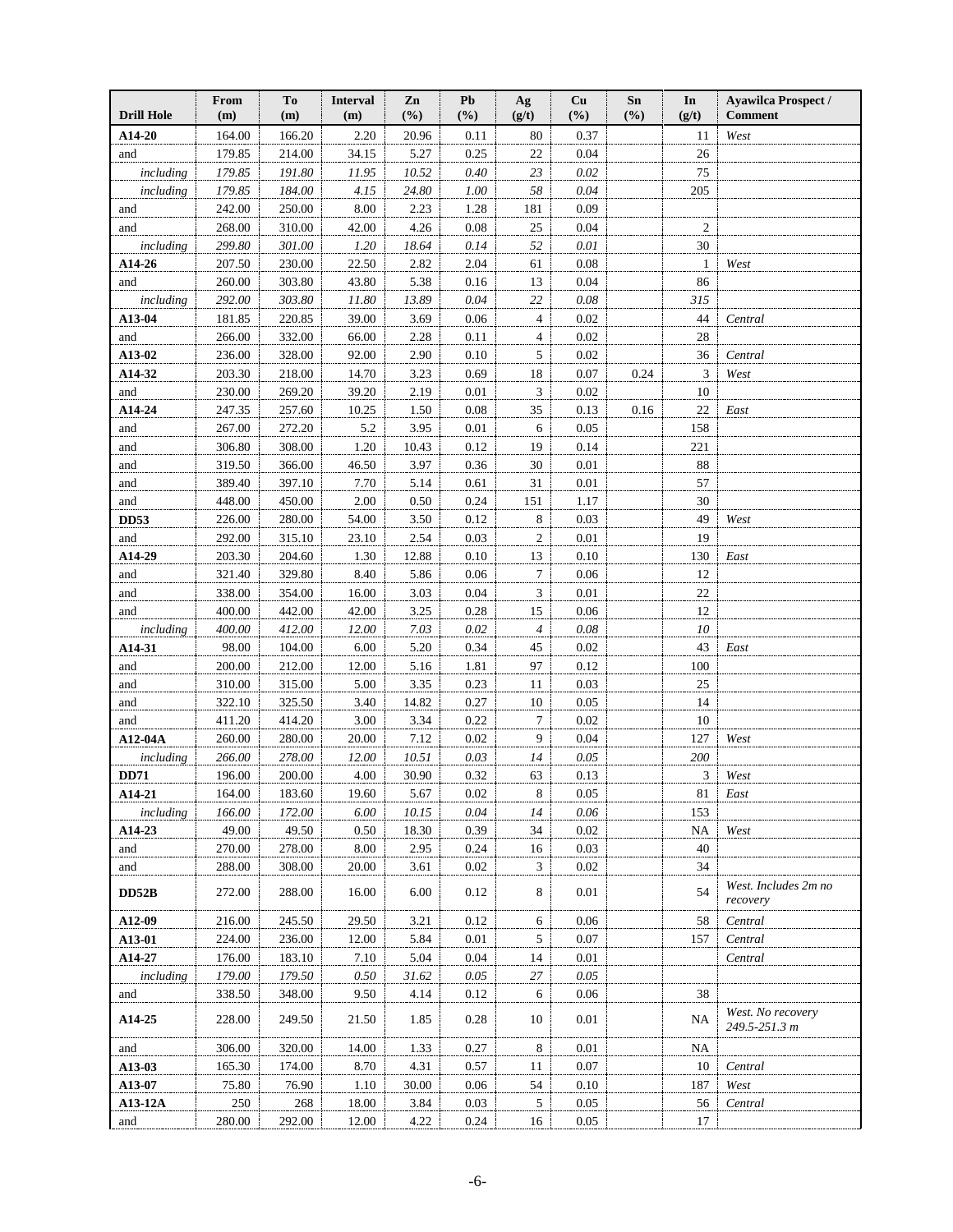| <b>Drill Hole</b>   | <b>From</b><br>(m) | Tо<br>(m) | Interval<br>(m) | Zn<br>$\frac{9}{6}$ | <b>Ph</b><br>(%) | Ag<br>(g/t) | Cu<br>$($ %) | Sn<br>$($ %) | In<br>(g/t) | <b>Ayawilca Prospect /</b><br>Comment |
|---------------------|--------------------|-----------|-----------------|---------------------|------------------|-------------|--------------|--------------|-------------|---------------------------------------|
| A <sub>13</sub> -15 | 329.20             | 344.00    | 14.80           | 4.80                | 0.01             |             | 0.09         | 0.12         | 101         | Central                               |
| A <sub>13</sub> -16 | 370.00             | 394.00    | 24.00           | 2.80                | 0.01             |             | 0.01         |              | 110         | East                                  |
| A <sub>13</sub> -17 | 372.10             | 396.00    | 23.90           | 2.90                | 0.18             | 18          | 0.05         | 0.25         | 22          | East                                  |
| <b>DD70</b>         | 100.00             | 104.00    | 4.00            | 10.45               | 0.04             | 59          | 0.13         |              | 14          | West                                  |
| and                 | 156.00             | 170.00    | 14.00           | 4.18                | 0.07             | 12          | 0.02         |              |             |                                       |
| CDD46               | 2.74.00            | 282.90    | 8.90            | 1.56                | 0.25             |             | 0.01         |              | 17          |                                       |
| A <sub>14</sub> -30 | 166.00             | 178.40    | 12.40           | 1 24                | 0.64             | 65          | 0.02         |              |             | West                                  |
| and                 | 236.00             | 248.00    | 12.00           | .00                 | 0.98             | 61          | 0.07         |              |             |                                       |
| and                 | 264.00             | 266.00    | 2.00            | 6.01                | 2.75             | 212         | 0.30         |              |             |                                       |

**Notes:**

 $Zn = \text{zinc}$ ; Pb = lead; Ag = silver; Cu = copper; Sn = tin; In = indium; and NA = no assays available

• Down-hole intersections were calculated using a 1% zinc cut-off grade over 6 metre intervals.

The above zinc drill intercepts, including drill hole collar information, were released o[n February 10, 2015.](http://www.tinkaresources.com/s/NewsReleases.asp?ReportID=695699&_Type=News&_Title=Tinka-Expands-Zinc-Tin-Copper-Mineralization-At-Ayawilca-Peru)

Zones of no recovery are due to highly broken or fault zones.

The zinc & indium mineralization is associated with semi-massive to massive sulphides of pyrite, pyrrhotite and sphalerite with minor to trace galena, chalcopyrite and arsenopyrite. Zinc and indium are believed to be hosted together by multiple phases of sphalerites. The sulphides replace the matrix and clasts of the host sediments, accompanied by widespread chlorite-sericite and iron carbonate.

Tinka announced potentially significant tin-copper mineralization in several drill holes o[n February 10, 2015.](http://www.tinkaresources.com/s/NewsReleases.asp?ReportID=695699&_Type=News&_Title=Tinka-Expands-Zinc-Tin-Copper-Mineralization-At-Ayawilca-Peru) The tin mineralization was discovered in the Central, East, and North Ayawilca areas, following the re-assaying of nine 2012-2013 drill holes and the drilling of three recent holes. The tin-copper mineralization lies beneath, and subjacent to, the zinc sulphide mineralization. The tin-copper footprint at Ayawilca, defined by drilling, now covers 1 kilometre by 0.5 kilometres, trending northeast, and open along trend. Currently, tin-copper mineralization occurs within massive sulphide lenses and in quartz veinlet 'stockworks' in metamorphic rocks, highlighting the potential for a large tin-copper porphyry system underneath Ayawilca.

## *Significant tin-copper drill results include:*

- A14-27: 30.0 metres at 0.15 % tin and 0.28 % copper from 354.0 metres depth;
- A14-28: 62.7 metres at 0.26 % tin, 0.17 % copper and 0.5 % zinc from 452.0 metres depth;
- CDD46: 10.5 metres at 0.82 % tin and 0.10 % copper from 252.0 metres depth;
- A13-11: 16.2 metres at 1.03% tin and 0.67% copper from 328.0 metres depth (hole stopped in mineralization at 344.2 metres) including 2.0 metres at 4.8% tin and 2.1% copper from 330 metres;
- A13-12A: 30.8 metres at 0.54% tin and 0.17% copper from 326 metres depth, including 2.0 metres at 2.5% tin and 0.2% copper from 326 metres depth (hole stopped in mineralization at 356.8 metres);
- A13-01: 76.0 metres at 0.21 % tin and 0.36% copper from 276 metres depth, including 8 metres at 0.94% tin and 0.43% copper.

Based on a mineralogical QEMSCAN study of eight drill samples from Ayawilca, tin occurs predominantly as cassiterite, the most common ore mineral of tin, with minor stannite (tin sulphide). Almost half of the cassiterite in these samples is coarse-grained  $(> 0.3 \text{ mm})$ , providing the opportunity for possible gravity separation of the coarser tin fractions in any future mining operation. Copper occurs as chalcopyrite, the most common sulphide mineral of copper. Generally zinc mineralization within the tin-copper zone is weakly developed.

In December 2014, Tinka completed a gravity survey covering 10 km<sup>2</sup> at the Ayawilca - Colquipucro projects. Data points were collected over a 200 metre x 200 metre grid, with the main anomalies covered by a more detailed 100 metre x 100 metre grid. A large gravity anomaly was identified, covering an area of approximately  $2 \text{ km}^2$ , coinciding and extending well beyond the footprint of the magnetic anomalies. The +5 mgal gravity anomaly is believed to be caused by semi-massive to massive iron sulphides (and iron oxides as magnetite) at depth.

Drilling is now on hold to allow for the full interpretation and integration of the data. The Company is requesting an extension of the drill permits to allow new prospective areas to be drill tested, including Zone 3, Chaucha, North Ayawilca, and Southwest Ayawilca. The Company has begun work on a zinc resource/target statement at Ayawilca, compiled by an independent consultant. A resource redefinition is also underway at the Colquipucro silver oxide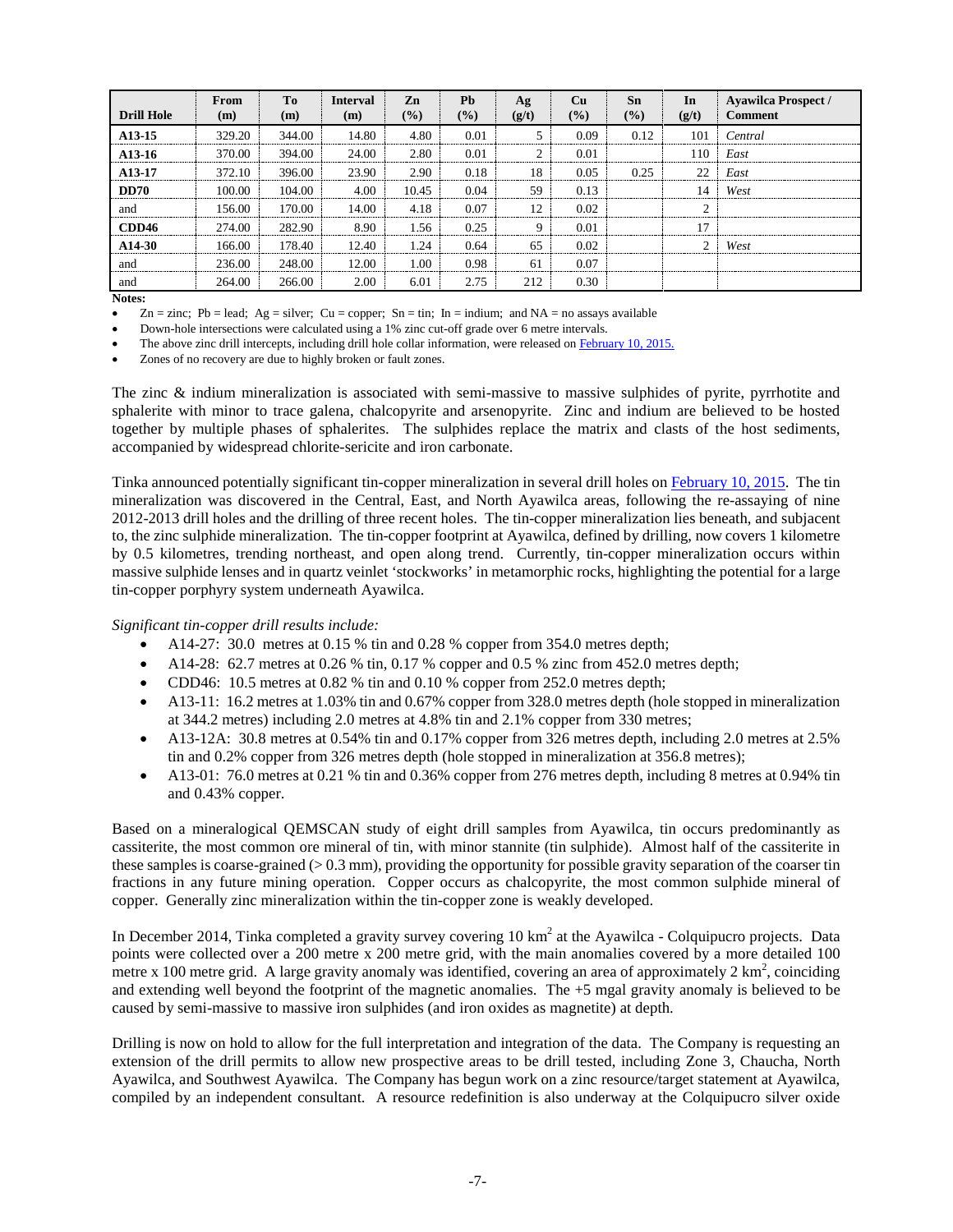project, located 2 kilometres north of Ayawilca. These important milestones for the Company are expected to be completed by March 2015.

Geophysical prospecting (including deep IP) is planned for Ayawilca during Q2 2015, to identify additional zinc structures and sulphides, and sulphide mineralization which could be associated with a deep tin - copper system. Subject to financing, an 8,000 to 10,000 metre drill program is planned for Ayawilca in 2015.

## *Other Projects in Peru*

## *Rurimarac*

The Rurimarac gold project, located in the Department of Ancash in central Peru, is located 35 km from Barrick's Pierina gold mine (10 Moz). This project also came with the Darwin acquisition. The property consists of two 100%-owned mining concessions for 2,000 ha.

Tinka announced during September 2014 that it entered into an option agreement with Mariana Resources Limited ("Mariana") (AIM: MARL) whereby Mariana can earn up to 70% of Rurimarac properties under the following terms:

- Mariana can earn 51% of Rurimarac by drilling 1,500 metres on the property ('First Option') within 12 months of receipt of the approval to initiate drilling activities from the Peruvian authorities. Mariana must file an environmental impact study (DIA) for the drill program within the next 6 months.
- Mariana can earn an additional 19% of the Rurimarac property by drilling a further 3,000 metres within two years of attaining a 51% interest ('Second Option').
- If Mariana exercises the First Option and/or the Second Option, a joint venture will be structured pursuant to the relevant interests of both parties. Dilution below 10% will convert to a 2.5% net smelter return royalty, of which 1% may be purchased under certain conditions for US\$1 million.

The principal target at Rurimarac lies beneath an outcropping zone of oxide gold mineralization at the contact between siltstone and diorite exposed for almost 1km. Previous sampling in 65 pit and trench samples up to 1 metre deep ranged in grade from 0.1 g/t to 39 g/t gold, with an average grade of 5.1 g/t gold. A single past drill hole which tested the main geochemical target intersected 6 metres @ 3.3g/t gold from 60 metres depth.

## *Parihuana*

The Company has a 50% joint-venture interest with Duran Ventures Inc. on the Parihuana properties, located in the Province of Parinacochas, Department of Ayacucho Peru. The property, which covers 1,500 hectares, is prospective for gold-copper skarn and porphyry mineralization. A number of small artisanal mine workings are known on the properties.

A ground magnetic survey was completed during Q4 2014. The data is currently being interpreted. Further surface work is planned for 2015.

## *Pampa Blanca*

Pampa Blanca consists of two granted mineral concessions for 1,600 ha located in the Department of Ayacucho 300km southeast of Lima. Initial reconnaissance exploration identified altered intrusive rocks on the property, but no significant zones of mineralization were identified. No further work is planned.

# **Qualified Person**

The qualified person for the Company's projects, Dr. Graham Carman (FAUSIMM), President and CEO of the Company, has reviewed and approved the technical information in this MD&A.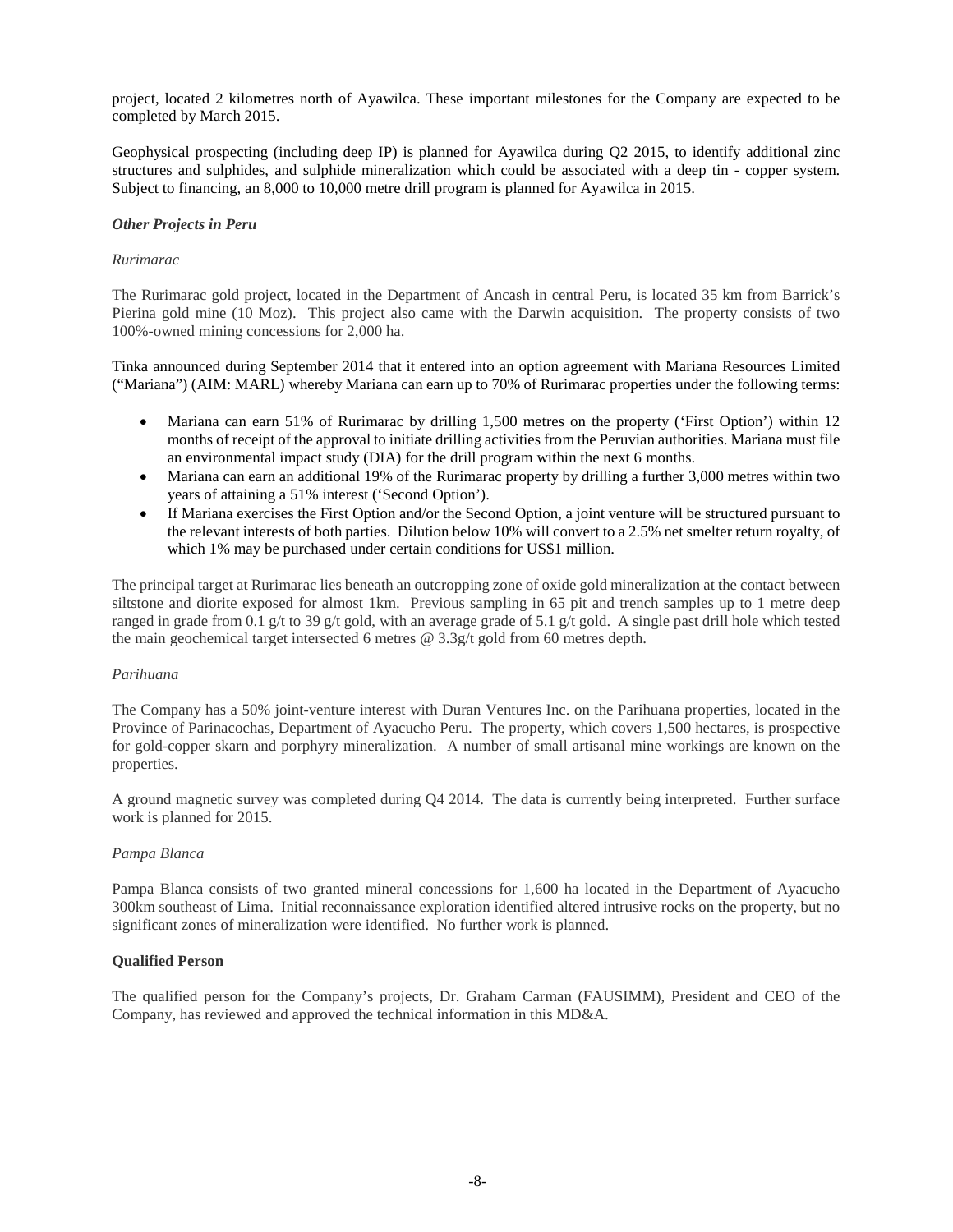# **Selected Financial Data**

The following selected financial information is derived from the unaudited condensed consolidated interim financial statements of the Company.

|                                      | <b>Fiscal 2015</b>    |                               | Fiscal 2014                 |                              |                       |                               | Fiscal 2013                  |                              |
|--------------------------------------|-----------------------|-------------------------------|-----------------------------|------------------------------|-----------------------|-------------------------------|------------------------------|------------------------------|
|                                      | Dec. 31<br>2014<br>\$ | <b>Sept. 30</b><br>2014<br>\$ | <b>Jun. 30</b><br>2014<br>S | <b>Mar. 31</b><br>2014<br>\$ | Dec. 31<br>2013<br>\$ | <b>Sept. 30</b><br>2013<br>\$ | <b>Jun. 30</b><br>2013<br>\$ | <b>Mar. 31</b><br>2013<br>\$ |
| <b>Operations:</b>                   |                       |                               |                             |                              |                       |                               |                              |                              |
| Revenues                             | Nil                   | Nil                           | Nil                         | Nil                          | Nil                   | Nil                           | Nil                          | Nil                          |
| <b>Expenses</b>                      | (415,041)             | (1,275,698)                   | (265, 424)                  | (280, 652)                   | (293,080)             | (279, 605)                    |                              | $(220, 859)$ $(1, 731, 010)$ |
| Other items                          | 45,708                | (1,744,396)                   | (6,734)                     | 28,890                       | 32,123                | (43, 498)                     | (15,999)                     | (5, 478)                     |
| Net loss and<br>comprehensive loss   |                       | $(369,333)$ $(3,020,094)$     | (272, 158)                  | (251,762)                    | (260, 957)            | (323, 103)                    |                              | $(236,858)$ $(1,736,488)$    |
| Loss per share<br>-basic and diluted | (0.00)                | (0.04)                        | (0.00)                      | (0.00)                       | (0.00)                | (0.02)                        | (0.00)                       | (0.02)                       |
| Dividends per share                  | Nil                   | Nil                           | Nil                         | Nil                          | Nil                   | Nil                           | Nil                          | Nil                          |
| <b>Balance Sheet:</b>                |                       |                               |                             |                              |                       |                               |                              |                              |
| Working capital                      |                       |                               |                             |                              |                       |                               |                              |                              |
| (deficiency)                         | 3,313,893             | 5,490,211                     | (71,310)                    | 291,704                      | 1,134,633             | 1,440,632                     | 2,228,112                    | 1,401,908                    |
| Total assets                         | 19,251,893            | 19,698,993                    | 12,686,543                  | 12,415,332                   | 12,614,148            | 11,868,307                    | 11,921,621                   | 9,742,690                    |
| Total long-term liabilities          | Nil                   | Nil                           | Nil                         | Nil                          | Nil                   | Nil                           | Nil                          | Nil                          |

## **Results of Operations**

*Three Months Ended December 31, 2014 Compared to Three Months Ended September 30, 2014*

During the three months ended December 31, 2014 ("Q1/2015") the Company reported a net loss of \$369,333, compared to a net loss of \$3,020,094 for the three months ended September 30, 2014 ("Q4/2014"), a decrease in loss of \$2,650,761. The decrease in loss in Q1/2015 was attributed primarily to:

- (i) an impairment expense of \$1,877,826 was recognized relating to the termination of the option agreements on the Suriloma property during Q4/2014. No impairment expense was considered necessary in Q1/2015;
- (ii) a \$480,325 decrease in share-based compensation. During Q4/2014 the Company recorded \$489,552 share-based compensation relating to the granting of share options granted and the vesting of previously granted share options during Q4/2014. During Q4/2014 the Company recorded share-based compensation of \$36,715 relating to the re-pricing share of options previously granted to purchase 370,000 common shares, from an exercise price of \$1.00 to a revised exercise price of \$0.30 per share. All other terms remained the same. During Q1/2015 the Company granted share options to purchase 350,000 common shares and recorded compensation expense of \$26,835. In addition the Company also recorded share-based compensation of \$19,107 on the vesting of share options which were previously granted.; and
- (iii) a \$391,667 decrease in management fees, severance and bonus. During Q1/2015 the Company paid \$55,000 for management fees to Dr. Carman, the Company's current CEO. During Q4/2014 the Company paid \$10,000 for management fees and \$240,000 for severance to Mr. Carter, the Company's former CEO and \$36,667 for management fees and \$160,000 for a bonus to Dr. Carman.

*Three Months Ended December 31, 2014 Compared to Three Months Ended December 31, 2013*

During the three months ended December 31, 2014 (the "2014 period"), the Company reported a net loss of \$369,333 (\$0.00 per share), compared to a net loss of \$260,957 (\$0.00 per share) for the three months ended December 31, 2013 (the "2013 period"), an increase in loss of \$108,376. The increase in loss during the 2014 period was primarily attributed to:

(i) a \$25,000 increase in management fees. During the 2014 period the Company paid \$55,000 for management fees to the Company's current CEO. During the 2013 period the Company paid \$30,000 for management fees to the former CEO;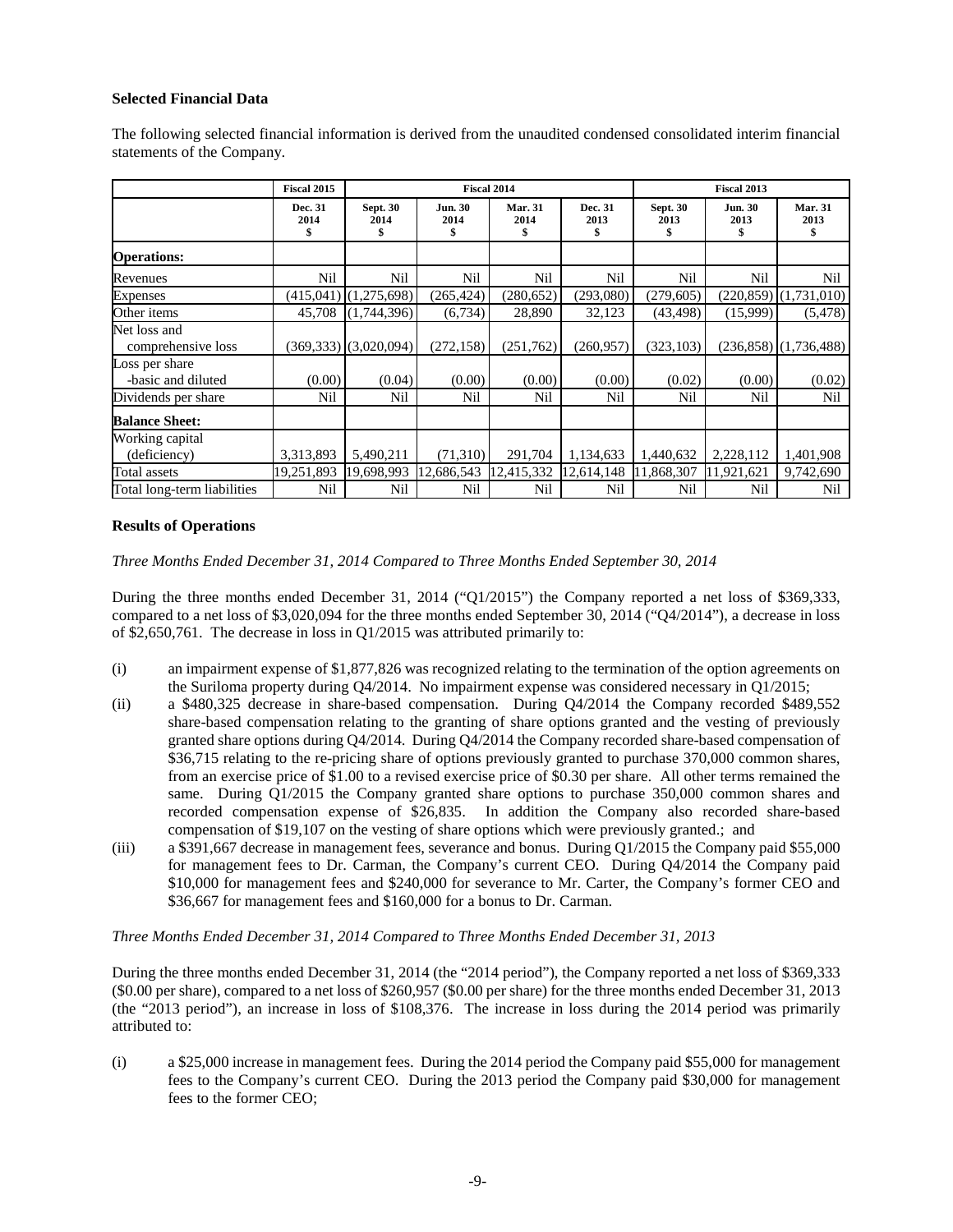- (ii) a \$37,730 increase in share-based compensation. During the 2014 period the Company granted share options to purchase 350,000 (2013 - 200,000) common shares and recorded compensation expenses of \$26,835 (2013 - \$8212). In addition the Company also recorded share-based compensation of \$19,107 (2013 - \$nil) on the vesting of share options which were previously granted; and
- (iii) a \$16,304 increase in professional fees, from \$22,585 during the 2013 period to \$38,890 during the 2014 period. The increase in the 2014 period was during the 2014 period the Company was billed \$11,936 by a party for consulting services.

General and administrative expenses increased by \$121,961, from \$293,080 during the 2013 period to \$415,041 during the 2014 period. Specific expenses of note are as follows:

- (i) during the 2014 period the Company was billed \$13,775 (2013 \$10,500) for accounting and administration services provided by Chase Management Ltd. ("Chase") a private company owned by Mr. Nick DeMare, the Chief Financial Officer ("CFO") and a director of the Company. In addition, the Company was billed \$1,005 (2013 - \$1,005) by Chase for office space provided;
- (ii) Dr. Carman is paid a monthly fee of \$18,333 in his capacity as President of the Company. During the 2014 period the Company paid \$55,000 to Dr. Carman. During the 2013 period the Company paid \$30,000 (\$10,000 per month) to Mr. Carter as the Company's then President;
- (iii) during the 2014 period the Company incurred \$38,890 (2013 \$22,585) for professional expenses, of which \$22,200 (2013 - \$17,100) was billed by private companies owned by certain directors and Mr. Nebocat, the Vice-President of Exploration of the Company, \$4,754 (2013 - \$3,085) was reimbursed to public companies with certain common directors for shared personnel, office and other costs and \$11,936 (2013 - \$2,400) was billed by various parties for consulting services. The Company also capitalized \$24,300 (2013 - \$20,400) professional fees, which was billed by a private company owned by the VP Exploration of the Company, to exploration and evaluation assets;
- (iv) during the 2014 period the Company incurred \$19,297 (2013 \$4,105) for legal costs, an increase of \$15,192 due to increased activities;
- (v) a \$36,385 increase in general exploration costs, office costs, office rent, salaries, wages and benefits, and travel costs from \$134,963 for the 2013 period to \$171,348 for the 2014 period;
- (vi) share-based compensation of \$26,835 (2013 \$8,212) was recorded during the 2014 period relating to the granting of 350,000 (2013 - 200,000) share options. During the 2014 period the Company also recorded share-based compensation of \$19,107 (2013 - \$nil) on the vesting of stock options which were previously granted;
- (vii) during the 2014 period the Company paid \$7,500 (2013 \$18,000) for investor relations costs. See also "Investor Relations Activities";
- (viii) corporate development expenses decreased by \$10,440 from \$11,939 during the 2013 period to \$1,499 during the 2014 period. During the 2014 period the Company significantly curtailed participation in corporate development programs; and
- (ix) audit fees of \$30,000 (2013- \$30,015) was incurred for the Company's year-end financial statements.

During the 2014 period the Company capitalized \$1,863,135 (2013 - \$1,146,295) for mineral property interests exploration expenditures and acquisition costs, comprising \$530,107 (2013 - \$102,548) on the Colquipucro Project, \$1,114,023 (2013 - \$1,011,988) on the Ayawilca Project and \$219,005 (2013 - \$31,759) for IVA tax in Peru. In July 2014 the Company also completed the acquisition of Darwin, resulting in \$1,877,826 acquisition costs attributed to the Suriloma Property and \$262,297 attributed to other concessions in Peru. In August 2014 the Company determined to terminate the option agreements on the Suriloma Property and, accordingly, recorded an impairment charge of \$1,877,816. See also "Exploration Projects".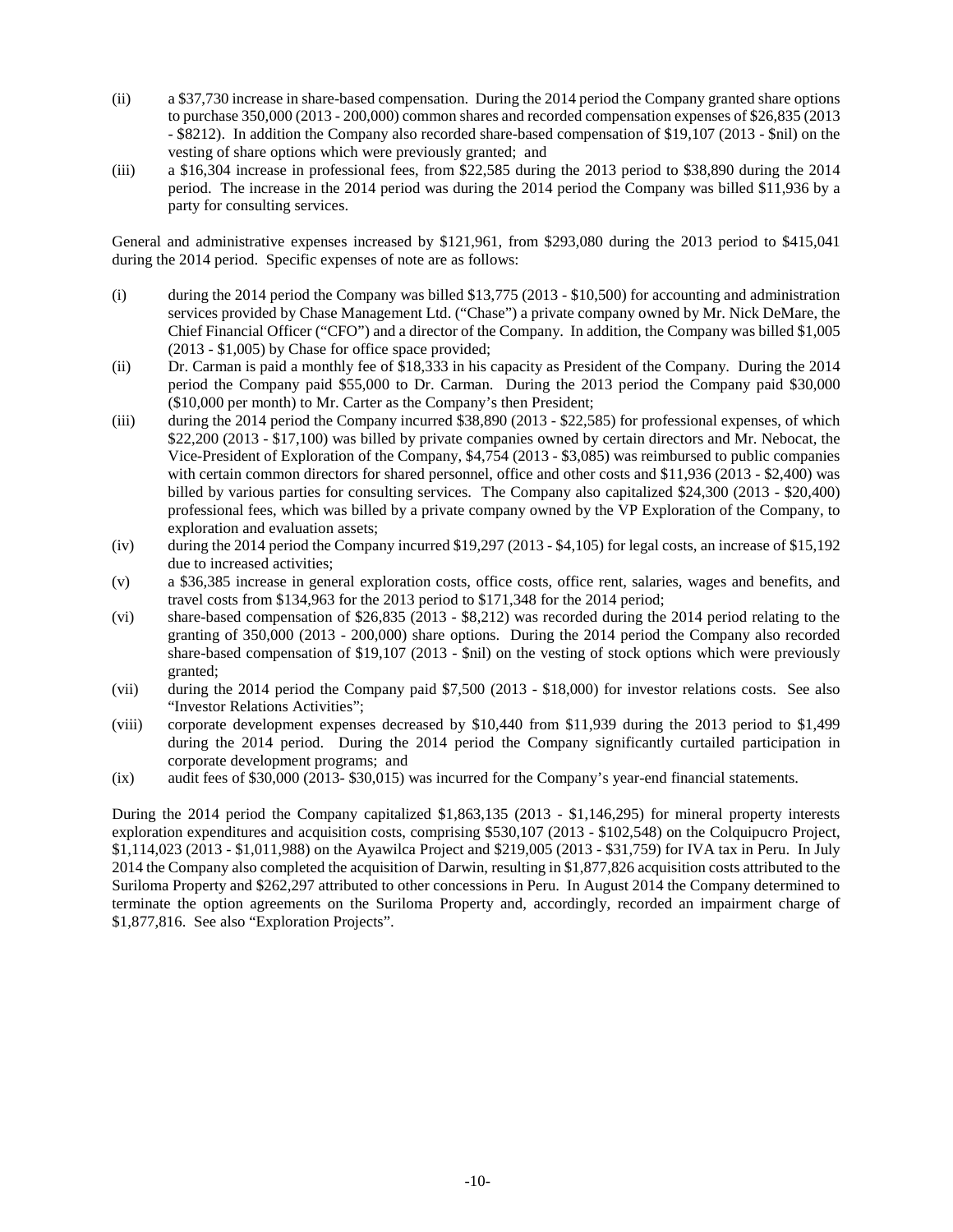The carrying costs of the Company's exploration and evaluation assets are as follows:

|             |                             | As at December 31, 2014                              |                   | As at September 30, 2014 |                                                |                    |  |  |
|-------------|-----------------------------|------------------------------------------------------|-------------------|--------------------------|------------------------------------------------|--------------------|--|--|
|             | <b>Acquisition</b><br>Costs | <b>Deferred</b><br><b>Exploration</b><br>Costs<br>\$ | <b>Total</b><br>J | Acquisition<br>Costs     | <b>Deferred</b><br><b>Exploration</b><br>Costs | <b>Total</b><br>\$ |  |  |
| Colquipucro | 278.289                     | 6,698,260                                            | 6,976,549         | 278.289                  | 6,168,153                                      | 6,446,442          |  |  |
| Ayawilca    | 78,352                      | 6,505,985                                            | 6,584,337         | 78,352                   | 5,391,962                                      | 5,470,314          |  |  |
| Other       |                             | 2.024.362                                            | 2.024.362         |                          | 1,805,357                                      | 1,805,357          |  |  |
|             | 356,641                     | 15,228,607                                           | 15,585,248        | 356.641                  | 13,365,472                                     | 13,722,113         |  |  |

Exploration and evaluation activities incurred during the three months ended December 31, 2014 and fiscal 2014 are as follows:

|                                               | Colquipucro<br>\$ | <b>Ayawilca</b><br>\$ | <b>Suriloma</b><br>\$ | Other<br>\$ | <b>Total</b><br>\$ |
|-----------------------------------------------|-------------------|-----------------------|-----------------------|-------------|--------------------|
| <b>Balance at September 30, 2013</b>          | 5,771,337         | 3,088,398             |                       | 1,243,275   | 10,103,010         |
| <b>Exploration costs</b>                      |                   |                       |                       |             |                    |
| Assays                                        | 37,943            | 63,384                |                       |             | 101,327            |
| Camp costs                                    | 55,155            | 153,534               |                       |             | 208,689            |
| Community relations                           | 15,409            | 128,273               |                       |             | 143,682            |
| Consulting                                    | 2,400             | 12,447                |                       |             | 14,847             |
| Depreciation of property, plant and equipment | 6,026             | 24,207                |                       |             | 30,233             |
| Drilling                                      | 36,461            | 947,429               |                       |             | 983,890            |
| Environmental                                 | 8,037             | 10,559                |                       |             | 18,596             |
| <b>Exploration</b> site                       | 47,595            | 174,924               |                       |             | 222,519            |
| Field equipment                               | 14,302            | 90,774                |                       |             | 105,076            |
| Fuel                                          | 17,446            | 148,800               |                       |             | 166,246            |
| Geological                                    | 66,292            | 181,648               |                       |             | 247,940            |
| Geophysics                                    | $\sim$            | 54,766                |                       |             | 54,766             |
| Salaries                                      | 281,513           | 135,277               |                       |             | 416,790            |
| Transportation                                | 13,061            | 198,516               |                       |             | 211,577            |
| Travel                                        | 2,343             | 3,010                 |                       |             | 5,353              |
| VAT incurred                                  |                   |                       |                       | 316,841     | 316,841            |
| VAT recovered                                 |                   |                       |                       | (17,056)    | (17,056)           |
|                                               | 603,983           | 2,327,548             |                       | 299,785     | 3,231,316          |
| <b>Acquisition costs</b>                      |                   |                       |                       |             |                    |
| Acquired on Acquisition                       |                   |                       | 1,877,826             | 262,297     | 2,140,123          |
| Concession payments                           | 71,122            | 54,368                |                       |             | 125,490            |
|                                               | 71,122            | 54,368                | 1,877,826             | 262,297     | 2,265,613          |
|                                               |                   |                       |                       |             |                    |
| Impairment                                    |                   |                       | (1,877,826)           |             | (1,877,826)        |
| <b>Balance at September 30, 2014</b>          | 6,446,442         | 5,470,314             |                       | 1,805,357   | 13,722,113         |
| <b>Exploration costs</b>                      |                   |                       |                       |             |                    |
| Assays                                        | 13,658            | 51,382                |                       |             | 65,040             |
| Camp costs                                    | 15,461            | 39,672                |                       |             | 55,133             |
| Community relations                           | 14,263            | 20,269                |                       |             | 34,532             |
| Consulting                                    | 21,315            | 21,315                |                       |             | 42,630             |
| Depreciation of property, plant and equipment | 2,405             | 5,153                 |                       |             | 7,558              |
| Drilling                                      | 223,256           | 494,916               |                       |             | 718,172            |
| Environmental                                 | 9,371             | 6,635                 |                       |             | 16,006             |
| <b>Exploration</b> site                       | 18,754            | 48,675                |                       |             | 67,429             |
| Field equipment                               | 750               | 44,763                |                       |             | 45,513             |
| Fuel                                          | 23,876            | 91,048                |                       |             | 114,924            |
| Geological                                    | 15,225            | 44,205                |                       |             | 59,430             |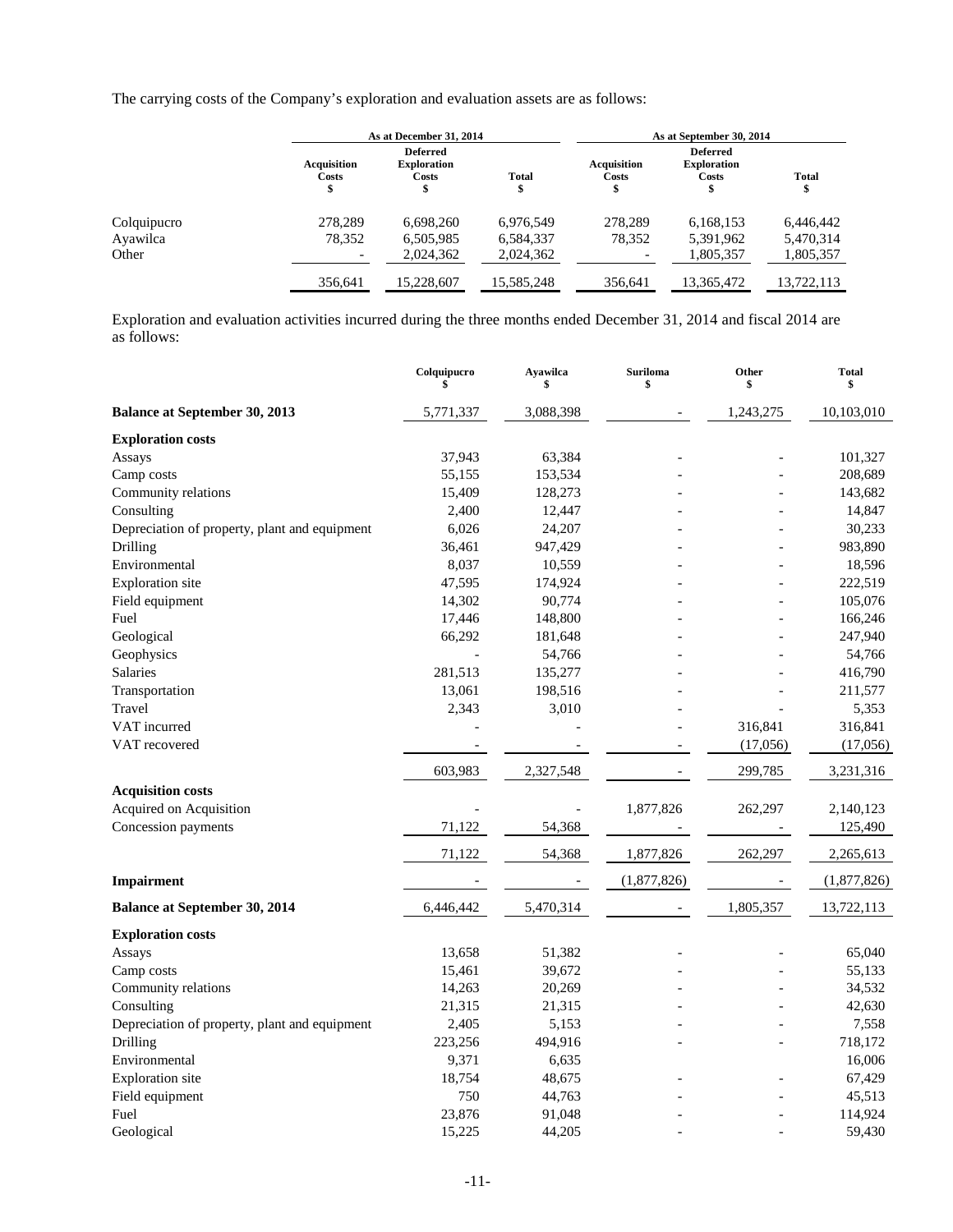|                                     | Colquipucro | Avawilca  | <b>Suriloma</b><br>w     | Other                    | <b>Total</b> |
|-------------------------------------|-------------|-----------|--------------------------|--------------------------|--------------|
| Geophysics                          |             | 78,872    |                          |                          | 78,872       |
| Salaries                            | 153,446     | 117,686   | $\overline{\phantom{0}}$ | $\overline{\phantom{a}}$ | 271,132      |
| Transportation                      | 15,958      | 47,063    | $\overline{\phantom{0}}$ |                          | 63,021       |
| Travel                              | 2,369       | 2,369     |                          |                          | 4,738        |
| VAT incurred                        |             |           |                          | 219,005                  | 219,005      |
|                                     | 530,107     | 1,114,023 |                          | 219,005                  | 1,863,135    |
| <b>Balance at December 31, 2014</b> | 6,976,549   | 6,584,157 |                          | 2,024,362                | 15,585,248   |

During the three months ended December 31, 2014 the Company did not complete any equity financings.

During the three months ended December 31, 2013 the Company completed a non-brokered private placement financing of 2,769,480 units at a price of \$0.50 per unit for gross proceeds of \$1,384,740. The funds were allocated for exploration on the Company's Colquipucro and Ayawilca projects and general working capital purposes.

## **Financial Condition / Capital Resources**

The Company's ability to continue as a going concern is dependent upon the ability of the Company to obtain the necessary financing to develop properties and to establish future profitable production. To date the Company has not earned significant revenues and is considered to be in the exploration stage. The Company's operations are funded from equity financings which are dependent upon many external factors and may be difficult to impossible to secure or raise when required. As at December 31, 2014 the Company had cash of \$3,568,385 and working capital in the amount of \$3,313,893. The Company anticipates that it has sufficient funds to proceed with the preparation of resources calculations on Ayawilca and Colquipucro. The Company has budgeted approximately \$5,000,000 for its drill program on Ayawilca, of which approximately \$1,900,000 has been spent during the 2014 period. Additional financing will be required to fund the drill program. Exploration activities may change as a result of ongoing results and recommendations or the Company may acquire additional properties which may entail significant exploration commitments. While the Company has been successful in securing financings in the past, there is material uncertainty it will be able to do so in the future.

## **Off-Balance Sheet Arrangements**

The Company has no off-balance sheet arrangements.

# **Proposed Transactions**

The Company has no proposed transactions.

## **Critical Accounting Estimates**

The preparation of financial statements in conformity with IFRS requires management to make estimates and assumptions that affect the reported amounts of assets and liabilities and disclosure of contingent assets and liabilities at the date of the financial statements, and the reported amounts of revenues and expenditures during the reporting period. Examples of significant estimates made by management include estimating the fair values of financial instruments, valuation allowances for deferred income tax assets and assumptions used for share-based compensation. Actual results may differ from those estimates.

A detailed summary of all the Company's significant accounting policies is included in Note 3 to the September 30, 2014 annual consolidated financial statements.

## **Changes in Accounting Policies**

There are no changes in accounting policies.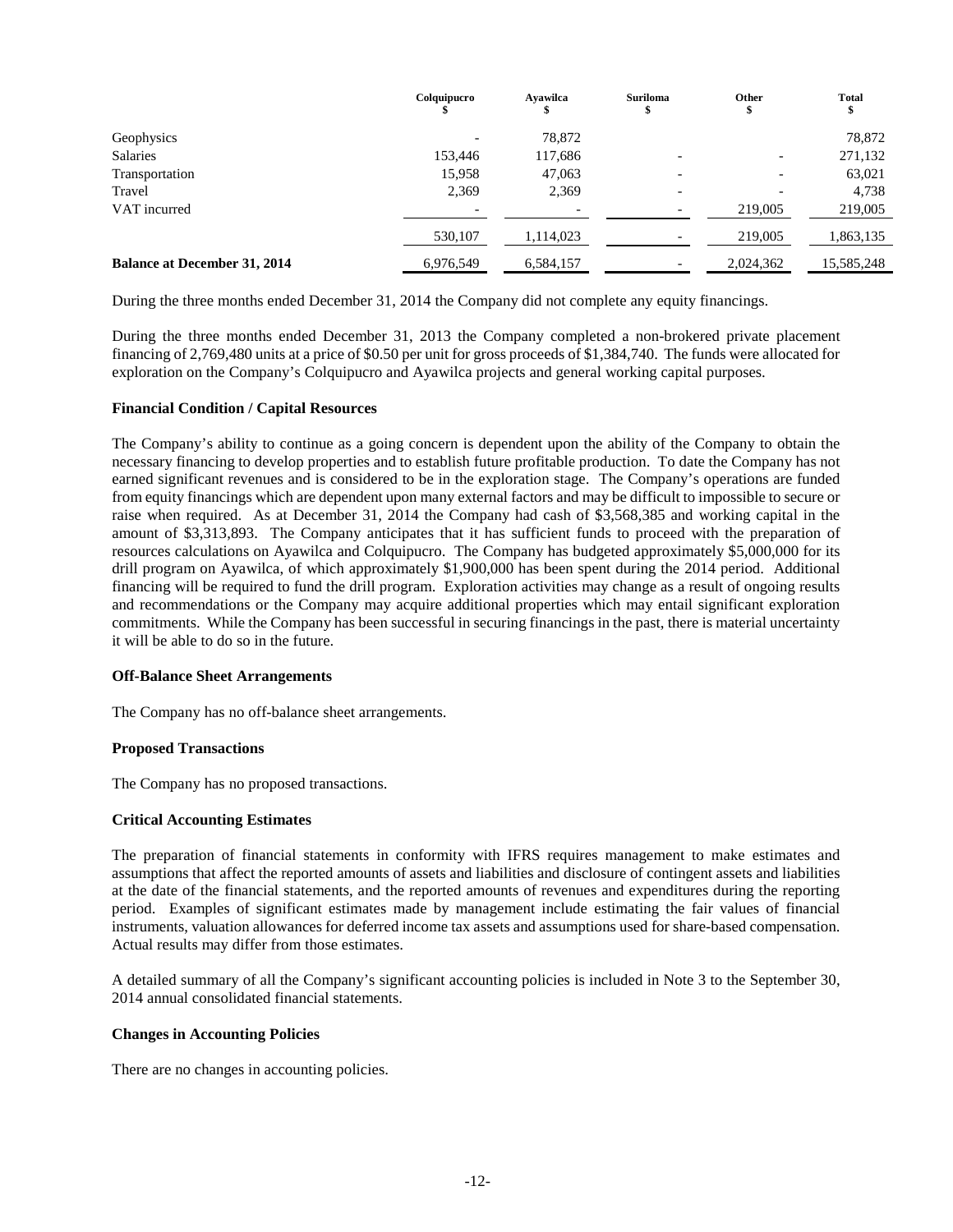# **Transactions with Related Parties**

A number of key management personnel, or their related parties, hold positions in other entities that result in them having control or significant influence over the financial or operating policies of those entities. Certain of these entities transacted with the Company during the reporting period.

## (a) *Transactions with Key Management Personnel*

During the three months ended December 31, 2014 and 2013 the following amounts were incurred with respect to the Company's current CEO (Dr. Carman), the former CEO (Mr. Andrew Carter), the Company's VP Exploration (Mr. John Nebocat), and the Company's CFO (Mr. Nick DeMare):

|                                       | 2014<br>\$ | 2013<br>\$ |
|---------------------------------------|------------|------------|
| Management fees - Dr. Carman          | 55,000     |            |
| Management fees -Mr. Carter           |            | 30,000     |
| Professional fees - Mr. DeMare        | 7.500      | 4.500      |
| Professional fees - Mr. Nebocat       | 27,000     | 27,000     |
| Share-based compensation - Dr. Carman | 17,692     |            |
|                                       | 107,192    | 61,500     |

The Company has expensed \$82,892 (2013 - \$41,100) of key management compensation to operations and capitalized \$24,300 (2013 - \$20,400) to exploration and evaluation assets.

As at December 31, 2014, \$11,500 (2013 - \$10,500) remained unpaid.

## (b) *Transactions with Other Related Parties*

(i) During the three months ended December 31, 2014 the Company incurred \$12,000 (2013 - \$6,000) for professional services provided by non-management directors of the Company (Messrs. David Henstridge and William Lee).

As at December 31, 2014, \$8,000 (2013 - \$4,000) remained unpaid.

- (ii) During three months ended December 31, 2014 the Company incurred a total of \$13,775 (2013 \$10,500) with Chase, a private corporation owned by Mr. DeMare, for accounting and administrative services provided by Chase personnel, excluding Mr. DeMare, and \$1,005 (2013 - \$1,005) for rent. As at December 31, 2014, \$11,845 (2013 - \$9,170) remained unpaid.
- (c) The Company shared personnel, office and other costs with two public companies, Tasman Metals Ltd. ("Tasman") and Mawson Resources Limited ("Mawson"). Mr. DeMare and Mr. Henstridge are also directors of Tasman and Mawson. During three months ended December 31, 2014 the Company incurred \$4,754 (2013 - \$3,085) for expenses. As at December 31, 2014, \$820 (2013 - \$nil) remained unpaid.

## **Risks and Uncertainties**

The Company competes with other mining companies, some of which have greater financial resources and technical facilities, for the acquisition of mineral concessions, claims and other interests, as well as for the recruitment and retention of qualified employees.

The Company is in compliance with all material regulations applicable to its exploration activities. Existing and possible future environmental legislation, regulations and actions could cause additional expense, capital expenditures, restrictions and delays in the activities of the Company, the extent of which cannot be predicted. Before production can commence on any properties, the Company must obtain regulatory and environmental approvals. There is no assurance that such approvals can be obtained on a timely basis or at all. The cost of compliance with changes in governmental regulations has the potential to reduce the profitability of operations.